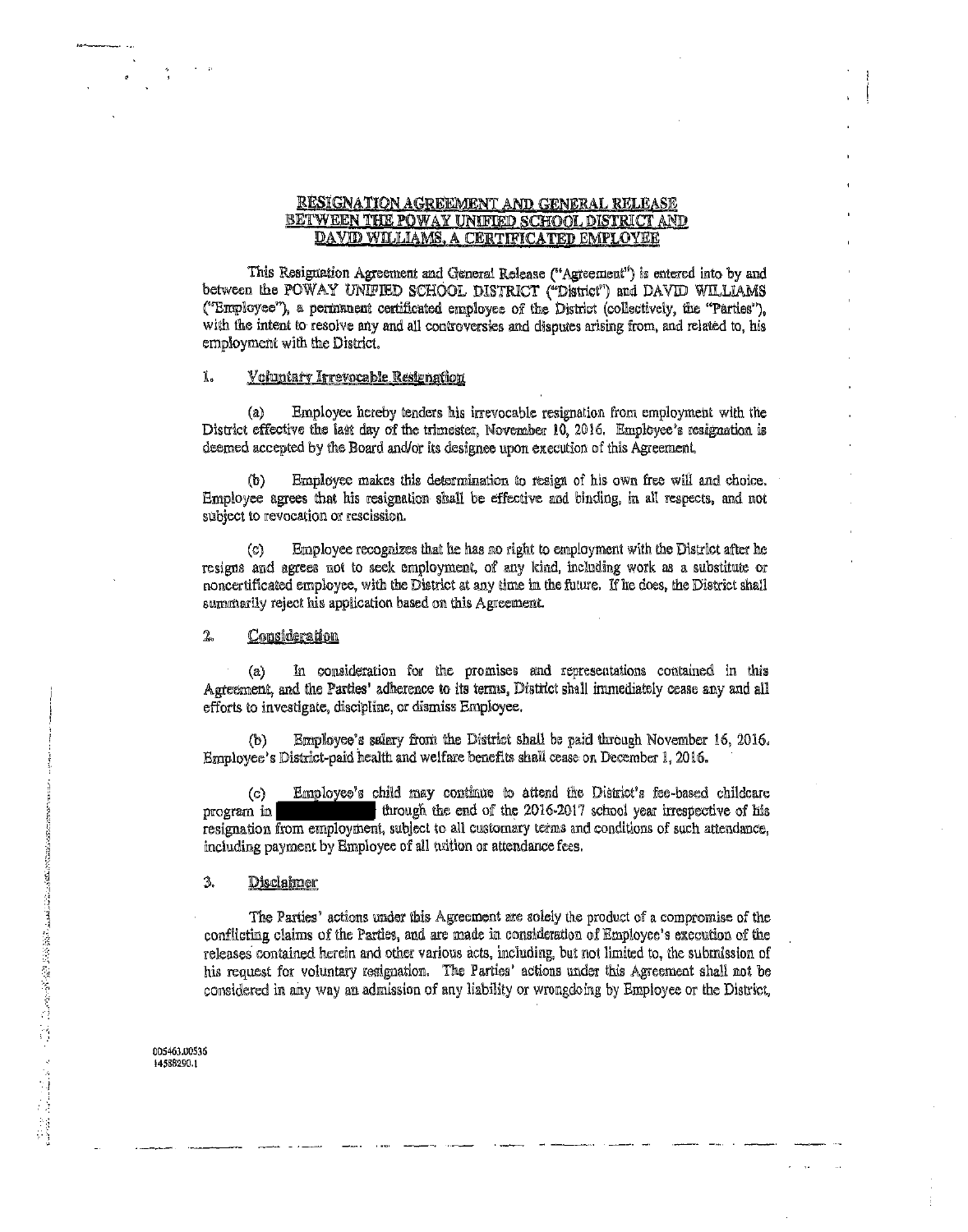or its Board of Education, employees, students, or witnesses, both potential and prospective, or any agents, representatives, successors, or assigns of either party.

### $\overline{4}$ **General Release**

Commentations and comments

 $(a)$ In consideration of the promises and representations contained herein, Employee releases the District and its officers, trustees, employees, agents, attorneys, witnesses, both potential and prospective, successors and assigns of and from any and all claims, known or unknown, suspected or unsuspected, which may exist at the time of execution of this Agreement, and waives any claim to monetary damages that may arise therefrom.

The aforementioned claims specifically include, but are not limited to, all loss, (ቴ) liability, damages, charges, complaints, demands, and causes of action arising directly or indirectly out of the employer-employee relationship between the Parties, and shall specifically include all causes of action and any claims under (1) Title VII of the Civil Rights Act of 1964, (race, color, religion, sex and national origin discrimination); (2) the Americans with Disabilities Act; (3) 42 U.S.C. Section 1981 (disability discrimination); (4) the Educational Employment Relations Act; (5) the National Labor Relations Act; (6) the California Constitution; (7) the United States Constitution, including the First, Fifth, and Fourteenth Amendments; (8) the California Fair Employment and Housing Act (discrimination based upon race, color, national origin, ancestry, physical or mental disability, medical condition, religion, marital status, sex, gender/gender identity, sexual orientation, or age); and (9) the California Labor Code; and any claims for money damages associated therewith. This list is expressly understood by the Parties not to be all-inclusive, and Employee knowingly executes this agreement with the express intent of releasing the District from any and all claims and causes of action, past or present, to the greatest extent allowable under the law, relating to Employee's employment with the District.

It is understood and agreed that this release extends to all claims, and all rights  $\left(\circ\right)$ under Section 1542 of the Civil Code of the State of California are hereby expressly waived. Section 1542 of the Civil Code referred to herein reads as follows:

> A GENERAL RELEASE DOES NOT EXTEND TO CLAIMS WHICH THE CREDITOR DOES NOT KNOW OR SUSPECT TO EXIST IN HIS OR HER FAVOR AT THE TIME OF EXECUTING THE RELEASE, WHICH IF KNOWN BY HIM OR HER MUST HAVE MATERIALLY AFFECTED HIS OR HER SETTLEMENT WITH THE DEBTOR.

It is expressly understood and agreed by Employee that this Agreement is in full  $(d)$ accord, satisfaction, and discharge of any claims by him and that this Agreement has been executed with the express intention of effectuating the legal consequences provided in California Civil Code section 1541; to wit, the extinguishment of all obligations as herein described.

005463.00536 14588240.1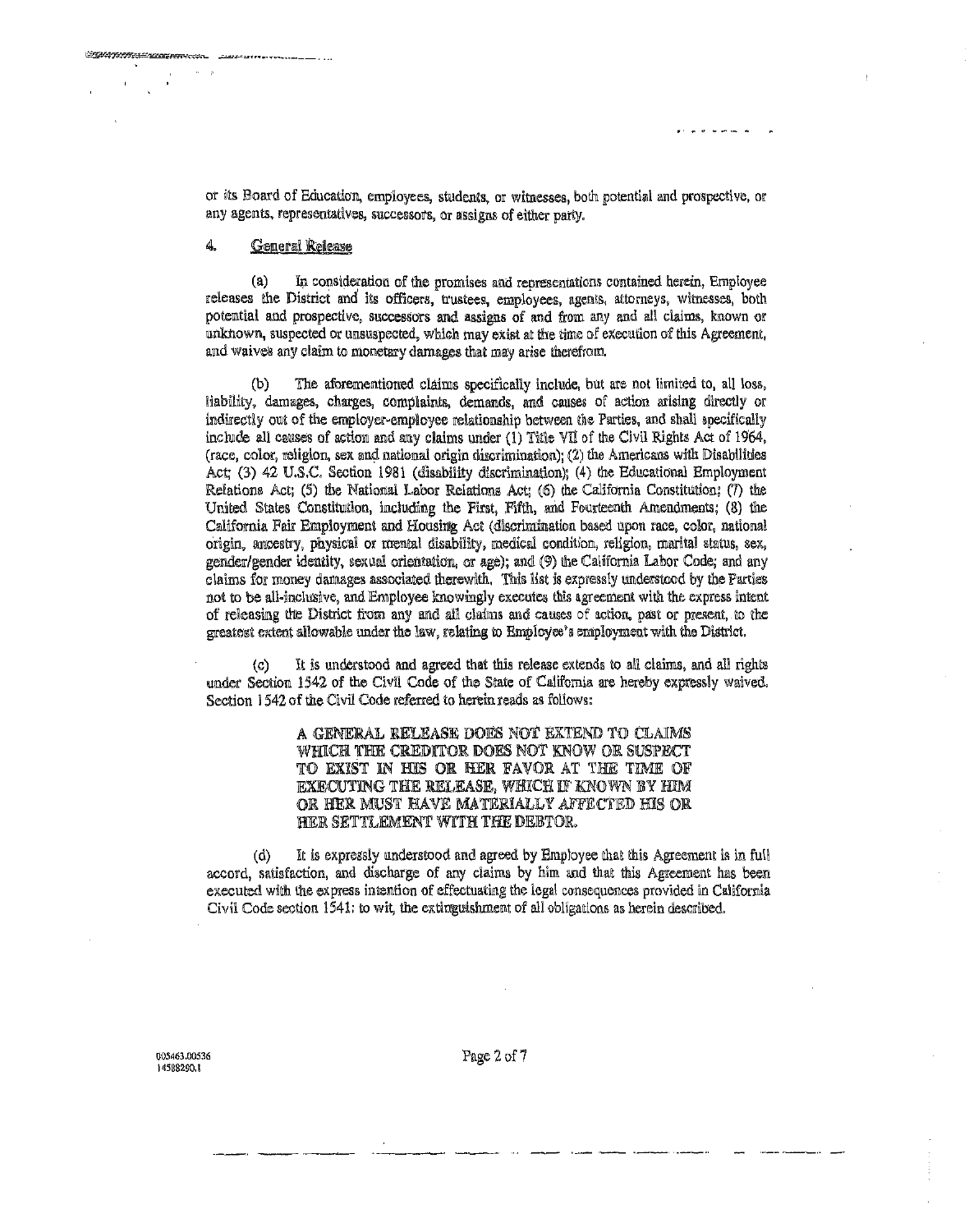# 5. Covenant Not to Sue

Employee hereby covenants not to sue or initiate against the District, its agents, representatives, successors, assigns, employees, former employees, board members, officers, trustees, or attorneys or other agents, any action or proceeding or to participate in same, individually or as a member of a class, under any policy, contract, law or regulation, federal, state or local, pertaining to Employee's employment with the District, and any rights Employee may have under any policy, or local, state or federal statute, law or regulation pertaining to Employee's employment with the District.

## 6. Confidentiality

(a) The Parties acknowledge and agree that the terms and provisions of this Agreement were made in confidence and shall remain confidential to the extent permissible under the law. Neither party shall knowingly disclose or cause or allow to be disclosed, privately or publicly, any of the terms or provisions of this Agreement to any person or entity, except as necessary to comply with law, including, but not limited to, the California Public Records Act and the Ralph M. Brown Act, or in the event that legal proceedings are commenced to enforce any obligations of a party hereto. It shall not be considered a breach of this Agreement for either Party to discuss this Agreement with his/its immediate family (parents, partner, and/or children), legal and/or financial advisor(s).

(b) Employee agrees to direct all fulw:e employment reference requetts only to tire District's Associate Superintendent of Personnel Support Services who shall provide only Employee's dates of employment, Employee's position, and Employee's salary at the time of separation. If any such request is directed to any other person or department, the District shall have no duty or liability under this provision.

(c) Notwithstanding the above, the Patties jointly acknowledge !he District's obligation under Title 5, California Code of Regulations, Section 80303, to report to the California Commission on Teacher Credentialing Employee's resignation from employment while allegations of misconduct are pending. The District must report all known information about each alleged act of misconduct within 30 days of Employee's resignation. Employee acknowledges receipt of all required notification(s) under Section 80303 of Title 5 of the California Code of Regulations, attached hereto as "Exhibit  $A$ " and incorporated herein by this reference.

### 7. Representation

(a) Each party acknowledges that he/it has carefully read this Agreement and has been advised fully by independent counsel of his/its choice, throughout all of the negotiations which preceded the execution of this Agreement, and that each Party has duly executed this Agreement with the full consent and approval of such independent counsel. Each Party acknowledges that the only promises made to induce him/it to sign this Agreement are stated herein. Having been fully advised and informed, each Party freely, knowingly, and voluntarily enters into this Agreement and all of its provisions, including Employee's waiver of rights.

**005%3.00536 145118200.!** 

Page 3 of 7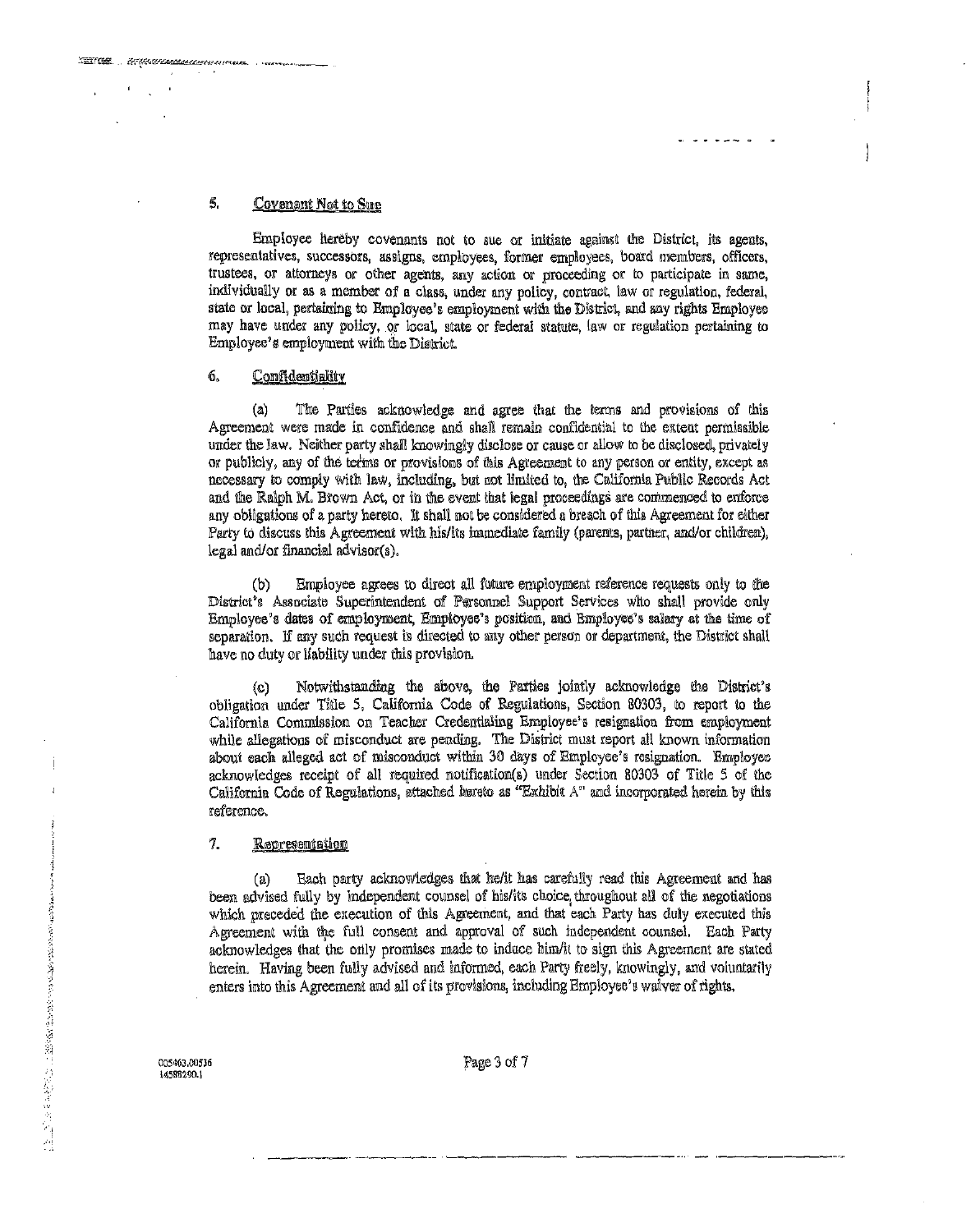$(h)$ The Parties agree that no party shall be considered the prevailing party for any purpose whatsoever including attorney's fees, costs, witness fees, expert fees, and/or any and all other costs and fees. Each party shall bear his/its own attorney's fees and costs in connection with this matter.

#### 8. Integration, Modification, Construction, Captions and Severability

 $(a)$ This Agreement constitutes the entire agreement between the Parties, and there exist no other agreements, warranties or representations other than those expressly mentioned herein. This Agreement is the final and complete expression of the understandings of the Parties.

 $(b)$ This Agreement may only be amended by written instrument signed by the Parties and shall be construed under and governed by the laws of the State of California, without regard for its conflict of law provisions.

This Agreement shall be interpreted as if each party contributed equally in the drafting and construction of all of the language and each of the terms herein. The language and all parts of this Agreement shall therefore not be construed strictly for nor against any party hereto.

 $(d)$ The captions and headings used in this Agreement are for convenience only and shall not be interpreted to limit or affect in any way the meaning of the language or terms contained herein.

 $(e)$ If any part of this Agreement is held to be illegal, invalid, or unenforceable by a court of competent jurisdiction, the remaining parts of this Agreement shall remain in full force and effect, with such illegal, invalid, or unenforceable parts severed from this Agreement.

#### 9. Execution

This Agreement may be executed in one or more counterparts, each of which shall be deemed an original, and together will constitute a binding and enforceable agreement as if all Parties had executed the same copy hereof. Facsimile copies and digitally scanned copies shall be deemed originals.

This Agreement is contingent upon final approval by the District's Board of Education.

The undersigned declare that they have read this document consisting of seven (7) typewritten pages, including Exhibit A, and understand its terms and freely enter into this final settlement.

005463.00536 i4588290.1

Page 4 of 7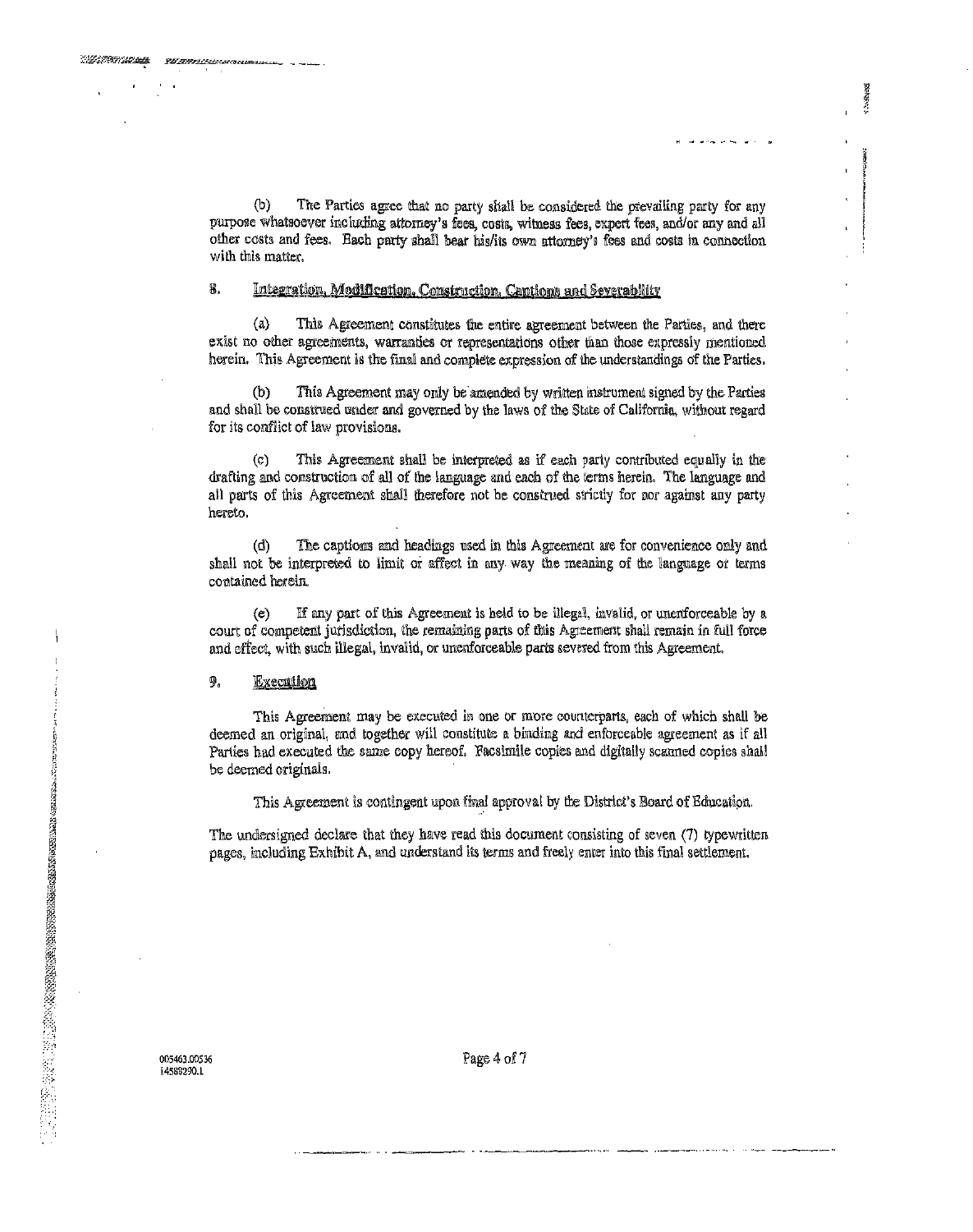Employee: David Williams

 $16$ Date:

 $11/15/2016$ 

Date:

Poway Unified School District

TMA MALINERAN

 $\mathcal{M}_{\mathcal{S}}$  and  $\mathcal{S}_{\mathcal{B}}$ 

782 Bv:

Sandra Huezo Associate Superintendent, Personnel Support Services

APPROVED AS TO FORM:

ATKINSON, ANDELSON, LOYA, RUUD & ROMO

Amy W. Estrada Attorneys for Poway Unified School District

BUSH GOTTLIBB, ALAW CORPORATION

Joshua Adams Representing David Williams as Attorneys for Poway Federation of Teachers

 $11/14/16$ Date:

Date:

APPROVED by the Board of Education of the Poway Unified School District at a meeting of the Board duly held on  $11/15/16$ 

ATTEST ve

Clerk of the Board

 $\frac{1}{2}$  / / /  $\frac{1}{2}$  / Date:

005463.00536 145BB290.1

2020年6月20日に4月20日の日本国際の国際の国際の国際の国際の国際の国際の国際の国際の国際の国際の国際によっていた。 アプリー

Page 5 of 7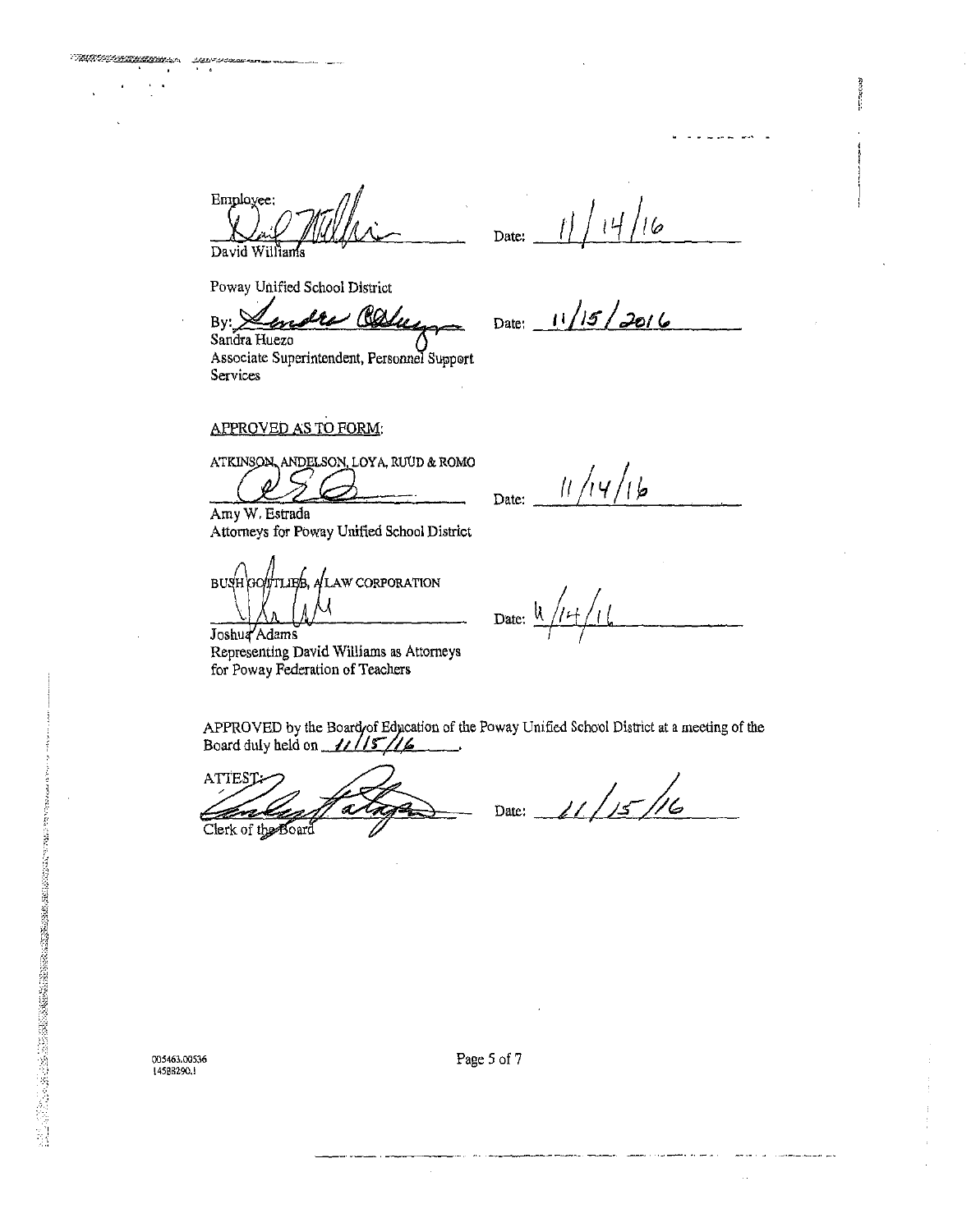### Exhibil "A"

an a shekara a she

Ť

### **SECTION 80303, TITLE 5 OF THE CALIFORNIA CODE OF REGULATIONS**

(a) The superintendent of an employing school district shall report a change in employment status to the Commission not later than 30 days after the final employment action whenever a credential holder, working in a position requiring a credential, as a result of an allegation of misconduct or while an allegation of misconduct is pending:

(l) is dismissed or non-reelected;

 $(2)$  resigns;

 $\lambda = 0$ 

(3) is suspended or placed on unpaid administrntive leave as a final adverse employment action for more than 10 days;

( 4) retires; or

 $(5)$  is otherwise terminated by a decision not to employ or re-employ.

(6) "Otherwise terminated by a decision not to employ or re-employ" as used in section (a)(5) above shall not include or be interpreted to include a change of status that is solely for unsatisfactory performance as listed in Education Code section 44932 subdivision (a)(4) or layoff or reduction in force as described in Education Code sections 44955 through 44958,

(b) The report shall contam all known information about each alleged act of nnisconduct organized as follows:

(1) Name of credential holder;

(2) Current address of credential holder;

(3) Name of reporting district;

(4) Name of last school or district assignment;

(5) An explanation of the allegation of misconduct or pending allegation of misconduct;

(6) Current contact information for all persons who may have information relating to the alleged misconduci;

 $(7)$  Any and all documentation related to the case.

(c) The report shall be made to the Commission regardless of any proposed or actual agreement, settlement, or stipulation not to make such a report. The report shall also be made if allegations served on the holder are withdrawn in consideration of the holder's resignation, retirement or

**005Mi3,00S36** 

سار والاشتراطة ستوقيكها والرزاقص تبدا المستكنة والمتكل كالأنث

Page 6 of 7